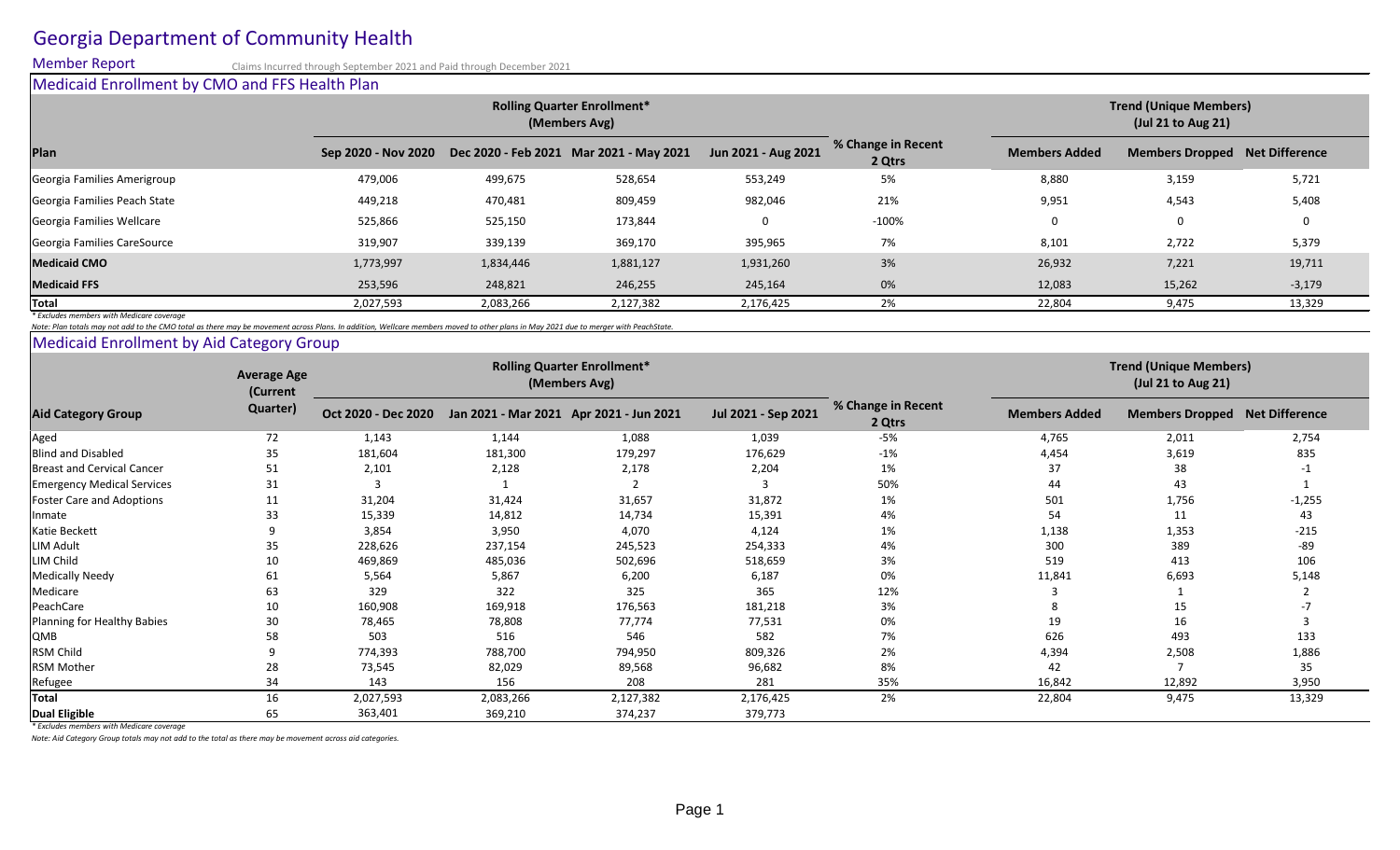# Georgia Department of Community Health

Member Report Claims Incurred through September 2021 and Paid through December 2021

## Continuous Enrollment for **Non-Medicare Enrollees\*** in Rolling Previous 12 Months

*\*Excludes members with Medicare coverage*

Note: ABD includes Aged, Blind and Disabled, Emergency Medical Services, Katie Beckett, Medically Needy. LIM Includes LIM adults, LIM children, RSM mother, RSM children, Breast and Cervical Cancer, Planning for Healthy Bab

### Continuous Enrollment for **Dual Eligible Enrollees** in Rolling Previous 12 Months